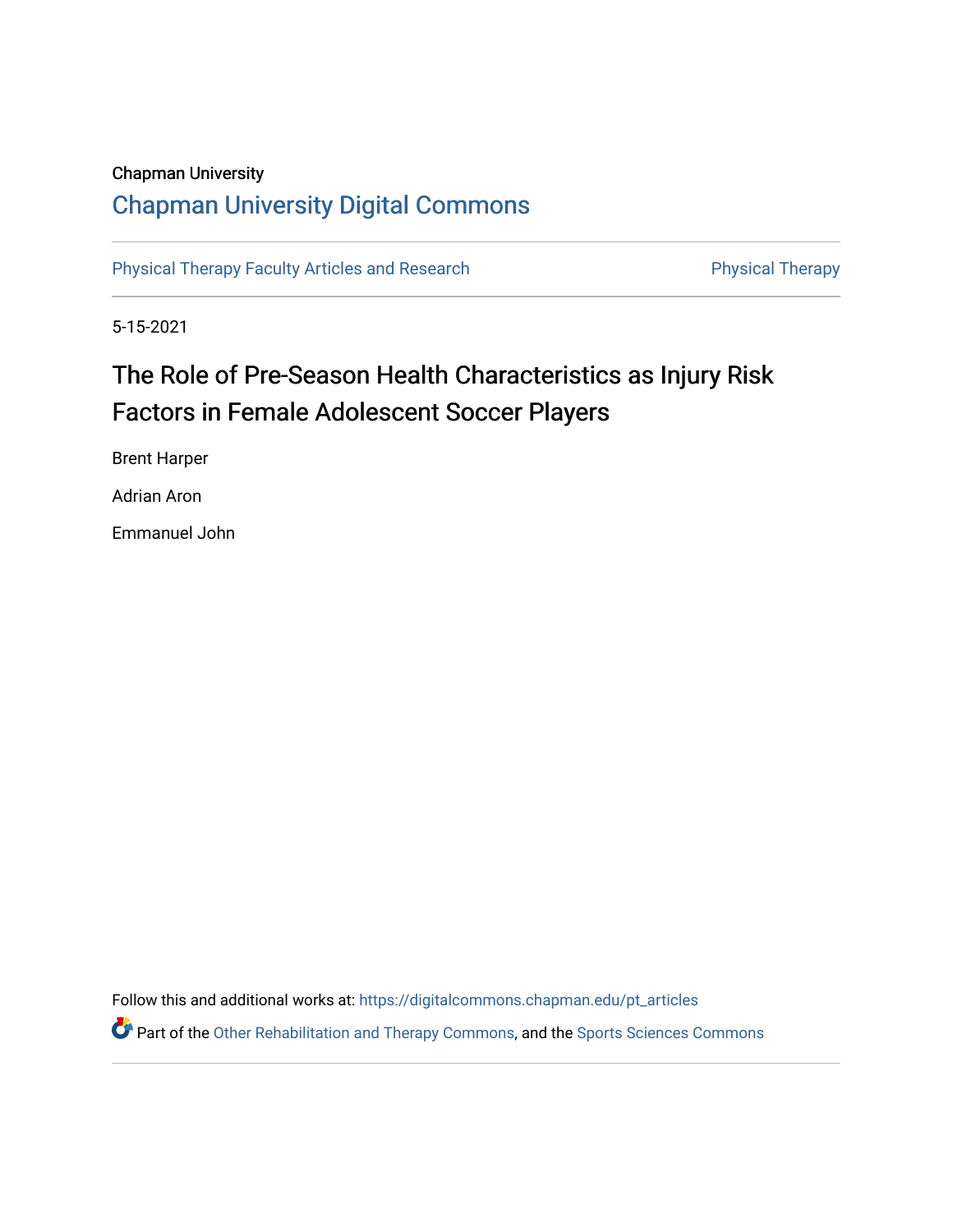## The Role of Pre-Season Health Characteristics as Injury Risk Factors in Female Adolescent Soccer Players

### **Comments**

This article was originally published in Journal of Physical Therapy Science, volume 33, issue 5, in 2021. <https://doi.org/10.1589/jpts.33.439>

### Creative Commons License



This work is licensed under a [Creative Commons Attribution-Noncommercial-No Derivative Works 4.0](https://creativecommons.org/licenses/by-nc-nd/4.0/) [License](https://creativecommons.org/licenses/by-nc-nd/4.0/).

### Copyright

The Society of Physical Therapy Science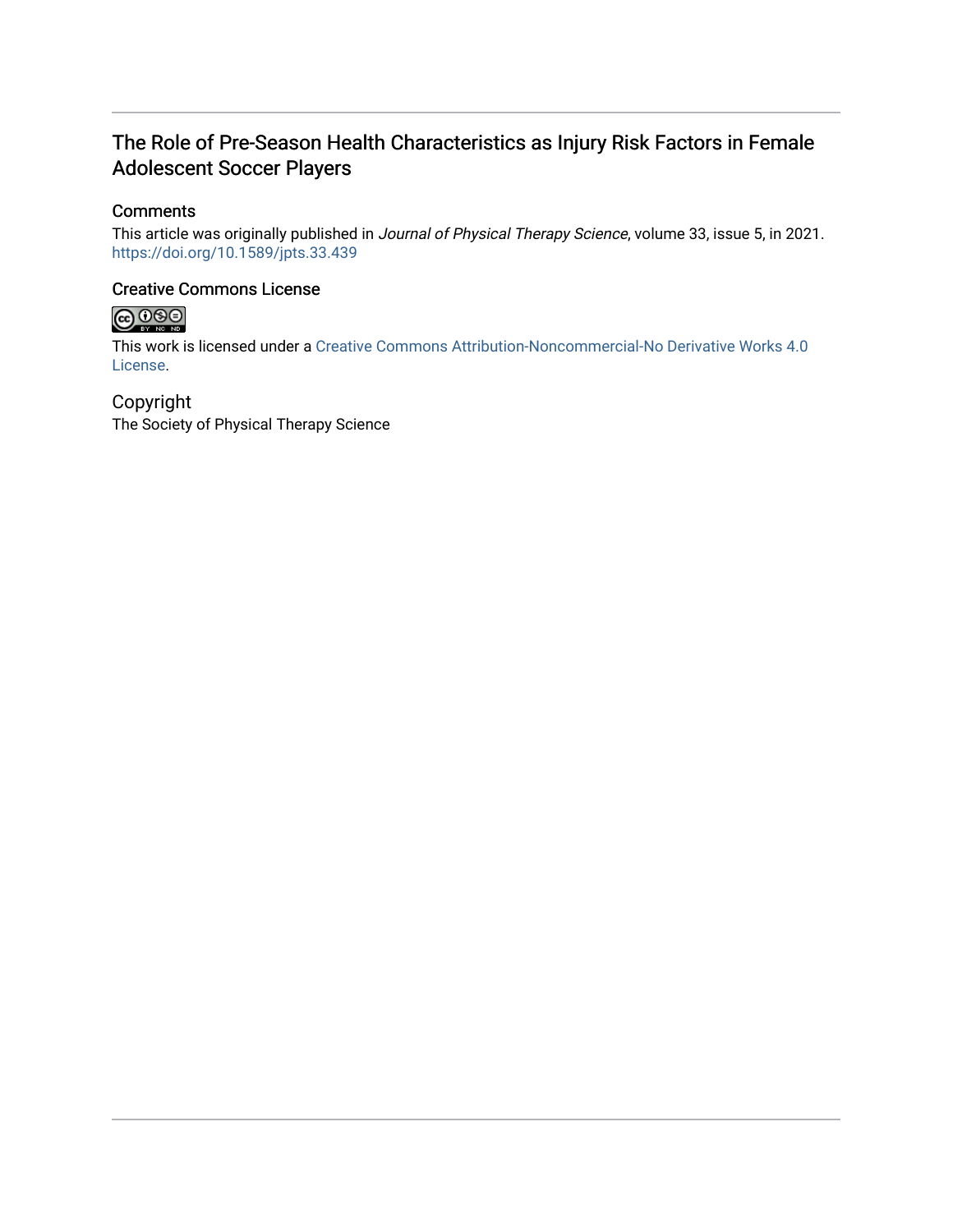## The Journal of Physical Therapy Science

Original Article

## **The role of pre-season health characteristics as injury risk factors in female adolescent soccer players**

BRENT HARPER<sup>1)\*</sup>, ADRIAN ARON<sup>2)</sup>, EMMANUEL JOHN<sup>1)</sup>

*1) Department of Physical Therapy, Crean College of Health & Behavioral Sciences, Rinker Health* 

*Science Campus in Irvine, Chapman University: 9401 Jeronimo Rd, Irvine, CA 92618, USA*

*2) Department of Physical Therapy, Radford University, USA*

**Abstract.** [Purpose] Determine if female adolescent soccer players with a history of concussion, impaired K-D scores, and pre-season subjective complaints of neck pain, dizziness, and headache were predisposed to additional risk of musculoskeletal or concussive injury during 10-weeks of competitive play. [Participants and Methods] Twenty-three female high school soccer athletes provided concussion history and reported pre-season subjective complaints. K-D testing was performed pre and postseason. During the 10-week season, all injuries, preventing participation in practice or game, were recorded. [Results] Six reported a history of concussion. Of those six, three injuries were reported, including two concussions and a hamstring strain. Baseline K-D scores were worse in athletes that had two or more pre-season subjective factors compared to those that did not have any. Moderate positive correlations were found between a history of concussion and the number of injuries and a history of concussion and K-D post-test scores. [Conclusion] Findings indicate that pre-season subjective factors of neck pain, dizziness and headache, history of concussion, and K-D potentially increased injury risk. Combining pre-season metrics both at baseline and during the course of the season may assist in better injury risk screening in-season or indicate suboptimal function due to cumulative effects.

**Key words:** Concussion, Female, Soccer

*(This article was submitted Jan. 8, 2021, and was accepted Feb. 27, 2021)*

### **INTRODUCTION**

Soccer is the most widely played sport in the world and is popular among high school athletes<sup>1)</sup>. In the United States, there are an estimated 3.5 million registered youth soccer players between the ages of 5 and  $19<sup>1</sup>$  $19<sup>1</sup>$ . Soccer is considered a moderate-to-high intensity sport in which athletes are susceptible to sustain injuries from various contact and noncontact forces<sup>[2\)](#page-6-1)</sup>. Contact forces include player-to-player and player-to-ball, while noncontact forces may include running, pivoting, landing, and cutting<sup>2)</sup>.

Within the youth population, female athletes are twice as likely to suffer an injury, either musculoskeletal or concussive<sup>[1](#page-6-0))</sup>. The reason females are at increased risk of injury is not clear. Hypotheses include differences between head and neck musculature strength and stability, general anatomical variations of the brain between genders, and increased hormonal levels during menstrual cycle<sup>3–6)</sup>. The most common musculoskeletal injuries involve the lower extremity with ankle sprains comprising  $16\%$  to 29% and knee injuries 7% to  $36\%$ <sup>2</sup>. In 2017, it was reported that concussions accounted for 15% of the total injuries sustained in high school athletics<sup>7</sup>. Musculoskeletal and concussive injuries can be attributed to both extrinsic and intrinsic factors. Extrinsic factors refer to surface type, playing time, and equipment while intrinsic factors can include fitness level, flexibility, strength, biomechanics, balance, and proprioception<sup>[8\)](#page-6-4)</sup>.

\*Corresponding author. Brent Harper (E-mail: brharper@chapman.edu)

©2021 The Society of Physical Therapy Science. Published by IPEC Inc.



 $\widehat{\mathbb{G}(\mathbf{0})}$  This is an open-access article distributed under the terms of the Creative Commons Attribution Non-Commercial No Derivatives (by-nc-nd) License. (CC-BY-NC-ND 4.0:<https://creativecommons.org/licenses/by-nc-nd/4.0/>)

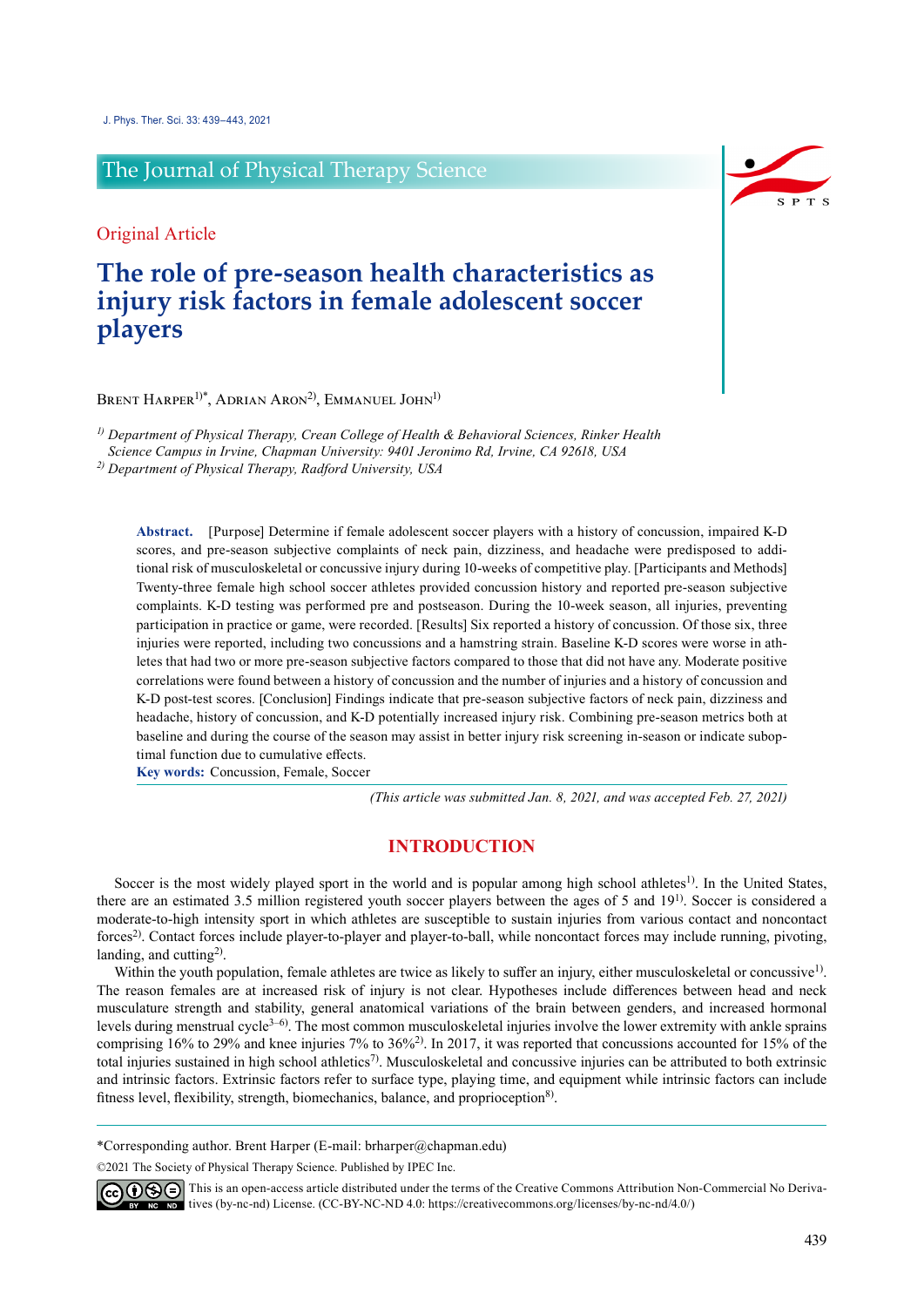Recent studies have revealed that previous concussions predispose athletes to new concussion episodes<sup>[1, 9, 10](#page-6-0)</sup>. A few studies have shown that one or more prior concussion increases the risk for concussive injury, improving the odds for the athlete to 5.8 times more likely to suffer another concussion<sup>[9, 10](#page-6-5)</sup>.

Concussions result in changes in mental status, and cause confusion, headache, dizziness, and neck pain<sup>11, 12</sup>). Neurological side effects from concussions can lead to impairments of vision, balance, proprioception, delayed reaction time, and impaired mental processing lasting up to weeks or months<sup>13</sup>. Once overt concussion symptoms have resolved, lingering deficits can manifest as subtle postural impairments and diminished neuromuscular control leading to the development of unconscious compensatory movement patterns $8, 14$ ). Throughout a sports season, these new patterns can become habitual, leading to an overall dysfunctional movement pattern with decreased mobility and stability, further predisposing an athlete to musculoskeletal injury<sup>8)</sup>. This idea has been recently tested and it was found that a previous concussion can predispose an athlete to an increased risk of sustaining a musculoskeletal injury<sup>15, 16</sup>.

Over the past few years, objective neurocognitive testing has become a standard for assessing the neurologic deficits related to concussions for return-to-play decisions<sup>[14\)](#page-6-9)</sup>. A practical test is the King Devick (K-D), a commonly used concussion sideline pre and post screening tool that analyzes rapid eye movement<sup>17, 18</sup>) and compares results to provide individualized assessment<sup>[18](#page-6-11))</sup>. Despite a learning effect<sup>[19](#page-6-12)</sup>, the K-D has a sensitivity of 86% and specificity of 94%, and has been considered a valid, objective instrument to identify those needing further concussive workup<sup>[17, 20](#page-6-10)</sup>).

Objective metrics are useful to verify the presence or absence of symptoms, however, assessing athletes at risk for injury should also include subjective variables. Recent studies have suggested an association between subjective factors and concussion, and between poor performance on the K-D or balance impairments and increased risk of injury<sup>[8, 12, 17, 20](#page-6-4)</sup>). As yet, research has not examined the utility of a screening tool which combines subjective and objective metrics to assess for increased in-season injury risk. The purpose of this study was to determine if female adolescent soccer players with a history of concussion, impaired K-D scores, and pre-season subjective complaints of neck pain, dizziness, and headache were predisposed to additional risk of musculoskeletal or concussive injury during 10-weeks of competitive play.

### **PARTICIPANTS AND METHODS**

Twenty-three  $(16.0 \pm 1.4$  years) volunteer female varsity soccer athletes ages 14 to 18 from a public high school, were recruited into this study. Each participant and their parent or guardian completed and signed written informed consent and HIPAA agreements to allow researchers to use their personal health information. The study was approved by the University's Institutional Review Board (FY15-047). The participants also completed a Physical Activity Readiness Questionnaire (PAR-Q) to determine proper activity clearance by answering seven yes/no questions regarding heart conditions, chest pain, loss of balance, musculoskeletal problems, and medication side effects. Participants would have been excluded based on failure to obtain consent, answering "yes" to one or more PAR-Q questions, and if any surgery was performed within the last three months.

The participants completed an intake questionnaire consisting of demographics, self-reported history of concussion, prior musculoskeletal injury, and current health status. The current health status section assessed for pre-season complaints of headache, neck pain, or dizziness. For each of these factors, the frequency per week and severity, rated mild to severe, were noted. Dizziness was further analyzed by recording whether the symptoms occurred with movement or at rest.

Before data collection, researchers developed a script to provide consistent verbal instructions during the examination periods. Data was collected before and after a competitive season of 15 games over ten weeks. The researchers first obtained anthropometric data, including height and weight; followed by the K-D test performed according to manufacturer's recom-mended guidelines<sup>[21–23\)](#page-6-13)</sup>. The K-D test required the participants to read a series of numbers from three separate cards as fast as possible without errors. The participants completed the test twice, and the researcher recorded the better of the two trials as the final score. The test was performed in front of a blank wall to limit visual distractions for the participants. Additionally, the number of injuries were noted by the coaches and athletic trainers throughout the season and then recorded by the researchers. Injuries were defined as a loss of body function or pain preventing athlete participation in a practice session or in a game<sup>[24](#page-6-14)</sup>). Athletic exposure (AE) rate<sup>25)</sup> as defined as one athlete participating in one practice or competition and was used to calculate incidence rate.

All data was analyzed using SPSS Statistics Version 22 (Armonk, NY, USA), with an alpha level set a priori at 0.05 for statistical significance. Before any data was analyzed, the normality of the data was assessed using the Shapiro-Wilk test. A Spearman correlation test was used between subjective history complaints and number of injuries. Two groups were formed based on the presence of the subjective factors. Those in the Symptomatic Group had a history of at least two factors, while those in the Non-symptomatic Group reported no history of any factors. Multiple independent t-tests were used to determine the differences in K-D scores between the groups formed based on pre-season symptoms of dizziness, headaches, neck pain and history of concussion.

### **RESULTS**

A total of 23 female high school soccer players completed a 10-week season. Demographics of the athletes are highlighted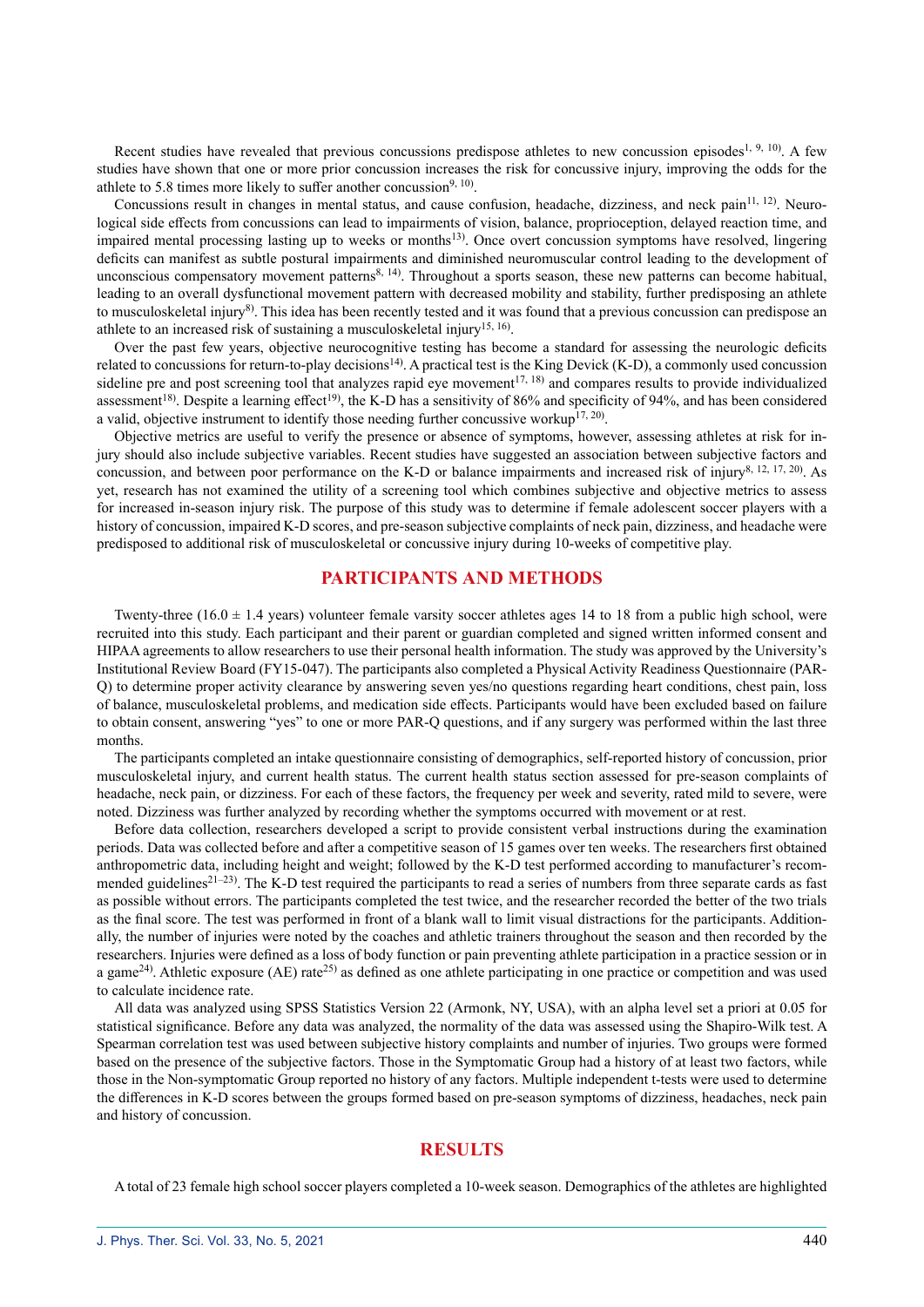in Table 1, while pre-season subjective complaints are displayed in Fig. 1.

A total of three athletes suffered injuries during the season, confirmed by the certified athletic trainer; injuries included one hamstring strain and two concussions. Moderate, positive correlations were found between history of concussion and number of injuries ( $p=0.008$ ), and history of concussion and K-D post-test scores ( $p=0.047$ ). Correlation findings are presented in Table 2. Independent t-tests yielded significant findings for analyzing baseline K-D scores in seconds and pre-season complaints of dizziness (M=41.6, SD 4.5, M=48.8, SD 9.2, p=0.034); post-test K-D scores with pre-season complaints of neck pain (M=42.9, SD 4.5, M=33.1, SD 0.00, p=0.047) and history of concussion (M=41.4, SD 4.4, M=47.4, SD 5.2, p=0.049). The means for baseline K-D test scores among players with a history of at least 2 subjective factors and those without a history are displayed in Table 3.

### **DISCUSSION**

The current study demonstrated a moderate, positive correlation between a history of concussion and the number of injuries during the season ( $r= 0.600$ ,  $p= 0.008$ ). This supports the study's hypothesis that a history of concussion can be a factor used to identify potential athletes at risk for further injuries. A history of concussion has been associated with neurocognitive deficits and with impairments of the motor and supplemental cortices, affecting the athlete's ability to properly plan and incorporate practical motor skills, which are necessary for sports competition<sup>9, 15</sup>). Current research<sup>9, 15</sup>) speculates that postconcussion deficits could include balance impairments, decreased ability to motor plan, and altered movement strategies, which may increase athletes' risk of sustaining a lower extremity injury<sup>[9, 15](#page-6-5)</sup>).

Our findings, in conjunction with others<sup>[9, 15](#page-6-5)</sup>), support the need to accurately identify suspected concussions or athletes

| Table 1. Demographics of female high school<br>soccer players |                 |  |
|---------------------------------------------------------------|-----------------|--|
| Variables                                                     | Means $\pm$ SD  |  |
| Age (years)                                                   | $16.0 \pm 1.4$  |  |
| Height (cm)                                                   | $165.2 \pm 5.5$ |  |

Weight (kg)  $58.1 \pm 5.5$ BMI (kg/m<sup>2</sup>)  $21.3 \pm 1.9$ 

| SD: Standard Deviation; BMI: Body Mass In- |  |
|--------------------------------------------|--|
| dex; cm: centimeters; kg: kilograms.       |  |



**Fig. 1.** Number of athletes with reported pre-season subjective complaints.

**Table 2.** Spearman correlations for number of injuries and history of concussion with other assessment measures

|                       | Number of injuries     | History of concussion  |
|-----------------------|------------------------|------------------------|
| Number of injuries    |                        | $r=0.600, p=0.008$     |
| History of concussion | $r=0.600, p=0.008$     |                        |
| History of headache   | $r=-0.182$ , $p=0.485$ | $r=0.039$ , $p=0.865$  |
| History of neck pain  | $r=-0.108$ , $p=0.668$ | $r=-0.127$ , $p=0.565$ |
| History of dizziness  | $r=-0.158$ , $p=0.531$ | $r=-0.230, p=0.291$    |
| K-D baseline test     | $r=0.302$ , $p=0.224$  | $r=0.149$ , $p=0.497$  |
| K-D post-test         | $r=0.244$ , $p=0.329$  | $r=0.474$ , $p=0.047$  |

K-D: King Devick.

**Table 3.** K-D baseline scores based on presence of history of subjective factors

| Groups          | Mean KD baseline $\pm$ SD (sec) |
|-----------------|---------------------------------|
| Symptomatic     | $44.50 \pm 8.04$                |
| Non-symptomatic | $40.39 \pm 3.61$                |
| .               |                                 |

K-D: King-Devick; sec: seconds.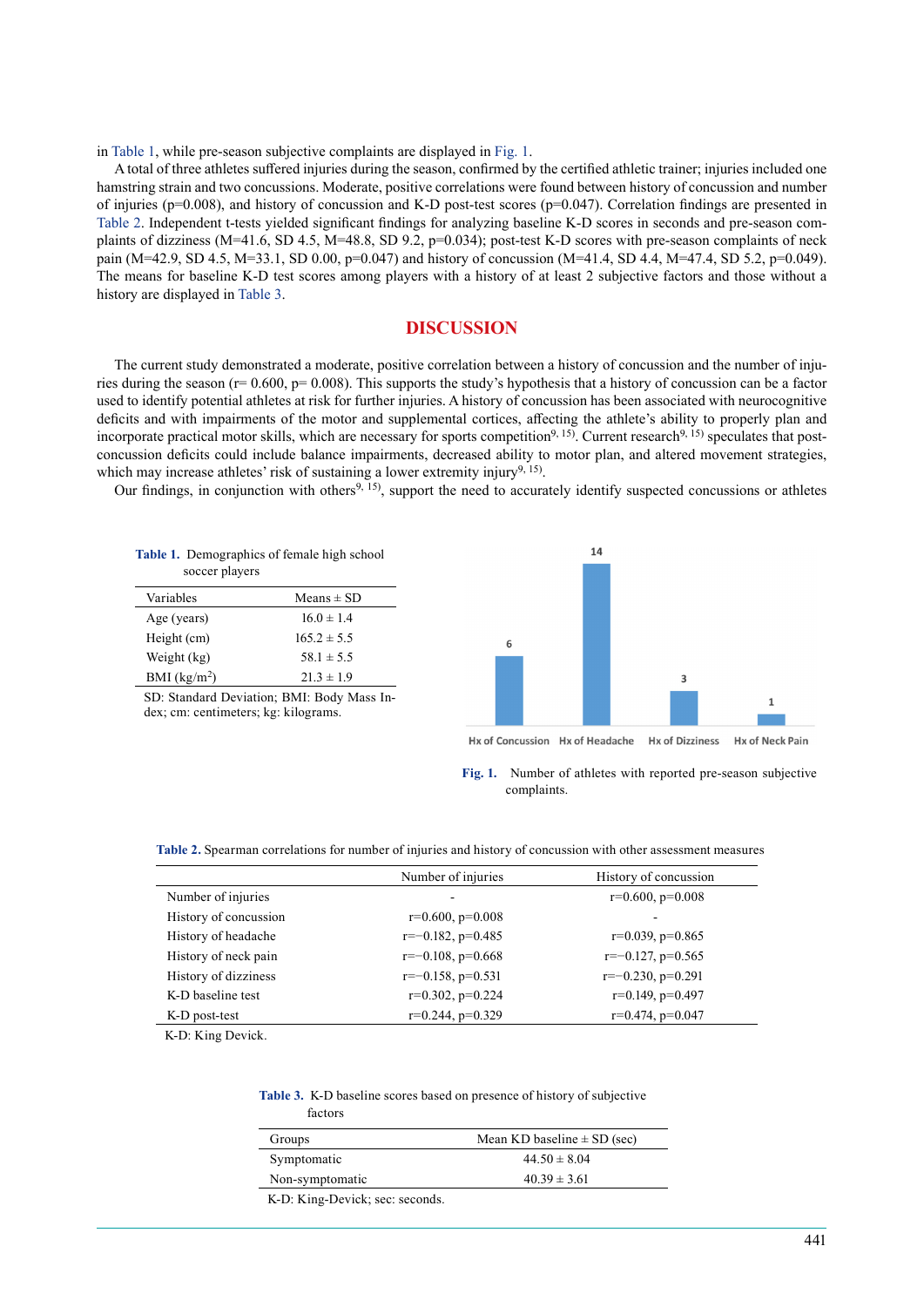presenting with concussion-like symptoms in order to provide interventions to decrease the risk of musculoskeletal injuries. These neuromuscular deficits should be appropriately treated using interventions to address the proprioceptive, vestibular, and somatosensory systems to normalize postural stability and oculomotor function.

Perhaps the K-D should be performed intermittently throughout the playing season to identify athletes requiring further assessment. Additionally, an established K-D score threshold may help identify athletes with subtle disturbances in their visual systems. Finally, a questionnaire should be provided postseason to assess the presence and chronicity of subjective complaints compared to pre-season complaints.

The current study evaluated how subjective pre-season measures and objective testing can be used to predict the risk of injury in a team of high school athletes. There were no significant findings among baseline subjective measures and the number of injuries occurred. Although there is limited research analyzing subjective measures and their ability to predict injury, recent literature has associated subjective measures with an increased risk for concussion<sup>12)</sup>. For instance, in a study by Schneider and others, with over 3,800 adolescent male ice hockey players between 11 to 14 years of age, baseline pre-season reports of neck pain or headache had 1.48 to 1.69 times increased risk of experiencing a concussion during the season while those reporting any two of three symptoms pre-season (e.g., neck pain, headache, or dizziness) were 1.99 times more likely to have an in-season concussion<sup>12)</sup>. Their study<sup>12</sup> differs from our study as it did not assess the relationship between subjective reports with objective metrics and risk for musculoskeletal injuries and did not utilize the K-D test to screen for risk of injury. The K-D baseline scores in our study were different between athletes with and without a history of dizziness (41.6  $\pm$ 4.5, 48.8  $\pm$  9.2, p=0.034). There was also a statistical difference in K-D postseason scores (42.9  $\pm$  4.5, 33.1  $\pm$  0.00, p=0.047) between the groups according to history of neck pain versus no history of neck pain. Although this information alone does not promote the hypothesis, it lends to support the theory that subjective pre-season measures may indicate suboptimal cortical function, specifically within the oculomotor system, which may be objectively assessed by the  $K-D<sup>14</sup>$  $K-D<sup>14</sup>$  $K-D<sup>14</sup>$ . Such deficits in cortical performance may potentially alter the athlete's movement patterns and place them at higher risk for injury<sup>[8, 14](#page-6-4)</sup>).

The current study utilized the K-D test as a way to objectify saccadic eye movement and cognitive function in athletes in order to help identify athletes at risk for injury. Currently, there is no conclusive evidence on whether a history of concussion correlates to K-D performance. However, a study by Bernstein and colleagues, found that latent symptoms of concussions lasting up to 60 days affected K-D scores in adolescent football players<sup>26</sup>). Our study found that post-season K-D post-test scores were significantly associated with a history of concussion. Six athletes reported a history of concussion, with three athletes experiencing worse scores with the post-season K-D post-test, and another two suffering a concussion within the study playing season.

Subconcussive impacts have been defined as brain insults with insufficient force to cause acute signs and symptoms of a concussion<sup>[27](#page-6-18))</sup>. Such repetitive input or blows may manifest as subtle deficits including poorer K-D performance, persistent or current symptoms (i.e., neck pain, headache, or dizziness), or a previous concussion history may place an individual at risk of sustaining a concussion or attributed to the effects of multiple minor head impacts during competition leading to unrecognized head trauma<sup>[27, 28](#page-6-18)</sup>).

It is reported that as many as 70% of concussed soccer athletes are unaware that they have suffered a concussion<sup>[1](#page-6-0))</sup>. In the current study, one athlete had a worse K-D score postseason from baseline but did not have a diagnosed concussion. Thus, it is essential to properly screen athletes with further balance and concussion tools to ensure there was not a missed diagnosis. Prior research identified that subjective reports may predispose individual to future injury<sup>29</sup> and that K-D testing could identify those exposed to forces that may result in a concussion<sup>[30](#page-6-20)</sup>. In our current study the raw data identified that in the presence of 2 out of 4 pre-season subjective measures (history of concussion, pre-season headache, dizziness, and neck pain), K-D scores at baseline were 4.1 seconds worse than for athletes without any history of these measures. Although the finding is not statistically significant, primarily due to the small sample size, it indicates a potential trend that may be useful for identifying athletes with system deficits by using the combination of subjective factors, history of concussion, and K-D scores. System deficits may result in dysfunctional movement patterns, which over time, could lead to musculoskeletal injuries in competitive play<sup>8, 14</sup>).

The main limitations of the present study included small homogenous sample size, lack of detailed information regarding previous concussions, and a lack of control over extrinsic factors, such as surface type, playing time, and equipment. The pre-season questionnaires should incorporate information regarding the details of previous injuries, including an official diagnosis, date of injury, interventions for injury, and whether full recovery was obtained to improve understanding of an athlete's clinical presentation. Additionally, differences in K-D testing environment may have contributed to variability as the pre-season environment was louder, since athletes had multiple stations, while post-season testing involved less stations with less noise.

The combined use of subjective complaints, history of concussion, and K-D scores during pre-season testing may identify those in need of further assessments for suboptimal neurocognitive processing in order to decrease the risk of sustaining an injury. These measures should be further investigated using a larger sample size with more variety of athletes for population generalization, and utilization of additional assessment tools to better objectify movement pattern deficits.

#### *Funding*

This study was not funded.